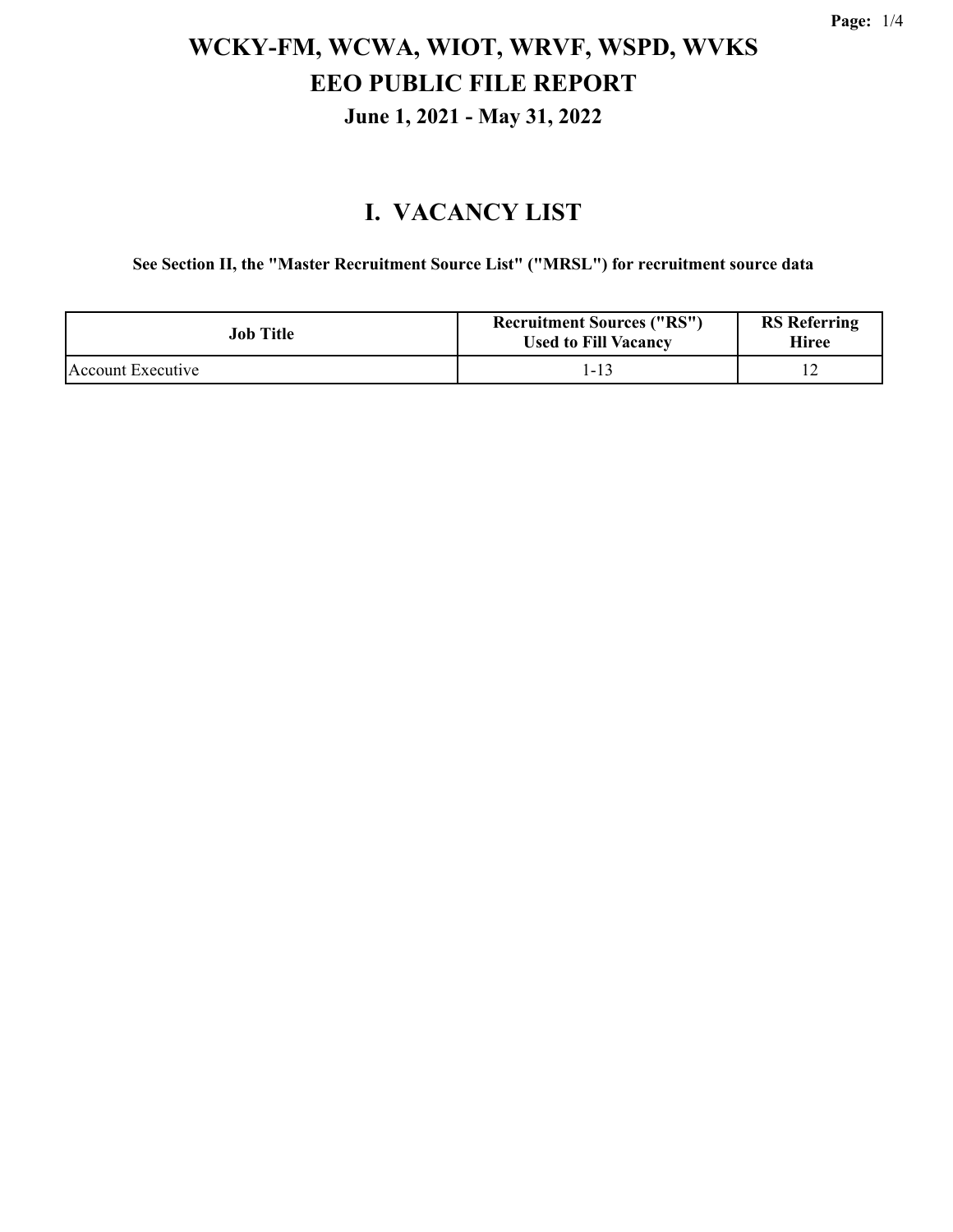#### **II. MASTER RECRUITMENT SOURCE LIST ("MRSL")**

| <b>RS</b><br><b>Number</b> | <b>RS</b> Information                                                                                                                                                                                         | <b>Source Entitled</b><br>to Vacancy<br><b>Notification?</b><br>(Yes/No) | <b>No. of Interviewees</b><br><b>Referred by RS</b><br>Over<br><b>Reporting Period</b> |
|----------------------------|---------------------------------------------------------------------------------------------------------------------------------------------------------------------------------------------------------------|--------------------------------------------------------------------------|----------------------------------------------------------------------------------------|
| $\mathbf{1}$               | Bowling Green State University<br>Bowling Green State University<br>Bowling Green, Ohio<br>Url: bgsu.edu<br>Email: careerservices@bgsu.edu<br>N/A Handshake.com                                               | N                                                                        | $\boldsymbol{0}$                                                                       |
| $\overline{2}$             | <b>Career Development Agency</b><br>3000 Elida Road Suite 3<br>Lima, Ohio 45805<br>Email: cdc@wcoil.com<br>Jennifer Butler                                                                                    | N                                                                        | $\boldsymbol{0}$                                                                       |
| 3                          | Davis College<br>4747 Monroe St<br>Toledo, Ohio 43613<br>Phone: 419-473-2700<br>Email: dbrunner@daviscollege.edu<br><b>Career Services</b>                                                                    | N                                                                        | $\boldsymbol{0}$                                                                       |
| 4                          | iHeartMedia Talent Acquisition                                                                                                                                                                                | ${\bf N}$                                                                | 1                                                                                      |
| 5                          | iHeartMedia.dejobs.org<br>20880 Stone Oak Pkwy<br>San Antonio, Texas 78258<br>Phone: 210-253-5126<br>Url: http://www.iheartmedia.dejobs.org<br><b>Talent Acquisition Coordinator</b><br><b>Manual Posting</b> | N                                                                        | $\boldsymbol{0}$                                                                       |
| 6                          | iHeartMediaCareers.com<br>20880 Stone Oak Pkwy<br>San Antonio, Texas 78258<br>Phone: 210-253-5126<br>Url: http://www.iheartmediacareers.com<br><b>Talent Acquisition Coordinator</b><br><b>Manual Posting</b> | $\mathbf N$                                                              | 0                                                                                      |
| $\overline{7}$             | Indeed.com - Not directly contacted by SEU                                                                                                                                                                    | ${\bf N}$                                                                | $\mathbf{1}$                                                                           |
| 8                          | LinkedIn - Not directly contacted by SEU                                                                                                                                                                      | ${\bf N}$                                                                | $\overline{3}$                                                                         |
| 9                          | Lourdes College<br>Placement Office 6832 Convent Blvd<br>Sylvania, Ohio 45360<br>Phone: 419-885-3211<br>Email: career@lourdes.edu<br><b>Career Services</b>                                                   | $\mathbf N$                                                              | $\boldsymbol{0}$                                                                       |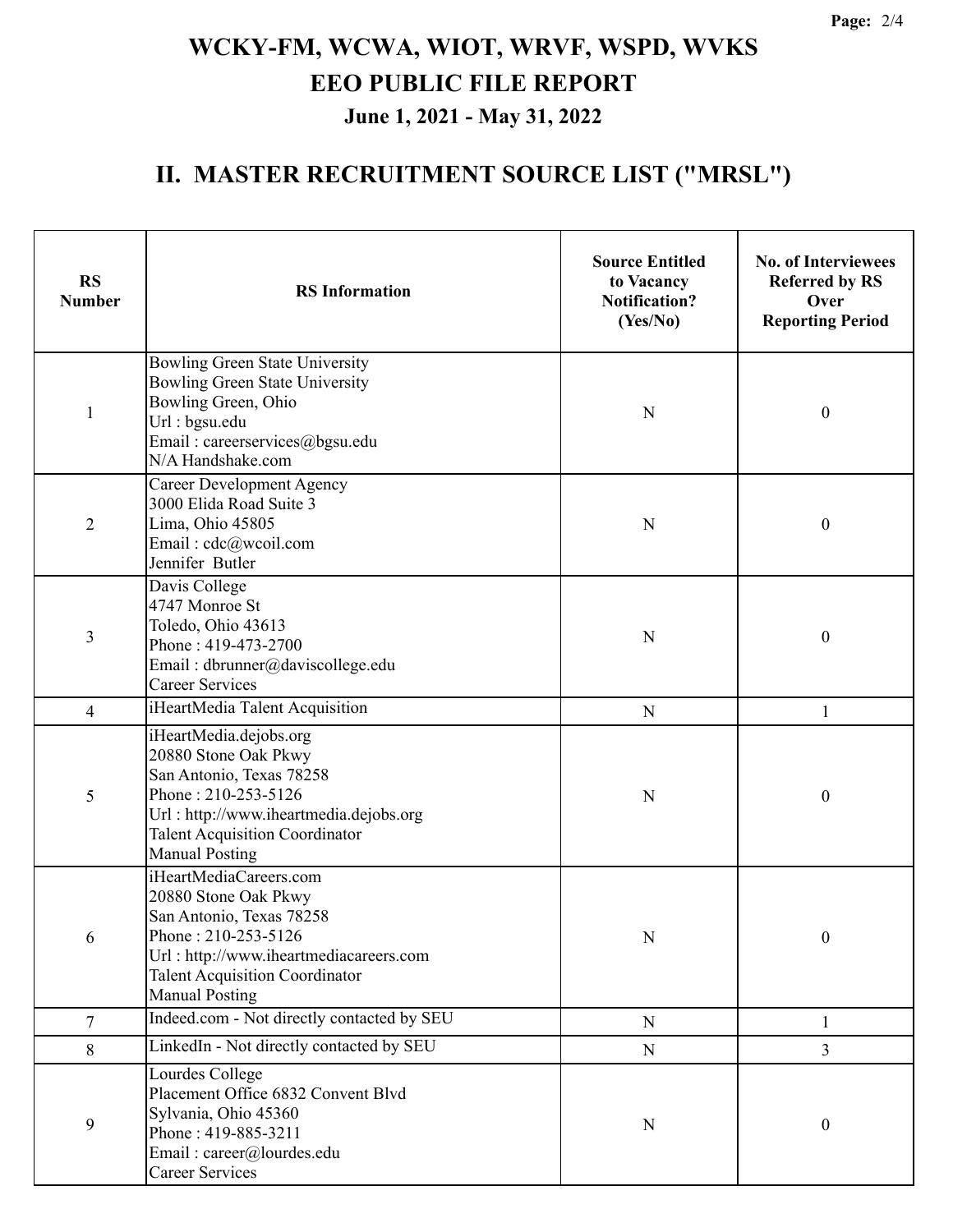#### **II. MASTER RECRUITMENT SOURCE LIST ("MRSL")**

| <b>RS</b><br><b>Number</b> | <b>RS</b> Information                                                                                                                                                                                        | <b>Source Entitled</b><br>to Vacancy<br><b>Notification?</b><br>(Yes/No) | <b>No. of Interviewees</b><br><b>Referred by RS</b><br>Over<br><b>Reporting Period</b> |
|----------------------------|--------------------------------------------------------------------------------------------------------------------------------------------------------------------------------------------------------------|--------------------------------------------------------------------------|----------------------------------------------------------------------------------------|
| 10                         | Ohio Center for Broadcasting - Columbus Campus<br>5330 E. Main St. Suite 200<br>Columbus, Ohio 43213<br>Email: twilson@beonair.com<br>T Wilson                                                               | N                                                                        | $\boldsymbol{0}$                                                                       |
| 11                         | <b>Owens Community College</b><br>PO BOX 10,000<br>Toledo, Ohio 43699<br>Phone: 567-429-3509<br>Email: careerservices@owens.edu<br><b>Career Services</b>                                                    | N                                                                        | $\boldsymbol{0}$                                                                       |
| 12                         | Unknown (source not adequately identified upon inquiry<br>by SEU)                                                                                                                                            | N                                                                        | 1                                                                                      |
| 13                         | www.mediagignow.com<br>300 South Riverside Plaza Suite 800<br>Chicago, Illinois 60606<br>Phone: 336-553-0620<br>Url: http://www.mediagignow.com<br>Email: customerservice@mediagignow.com<br>MediaGigNow.com | N                                                                        | $\boldsymbol{0}$                                                                       |
|                            | 6                                                                                                                                                                                                            |                                                                          |                                                                                        |